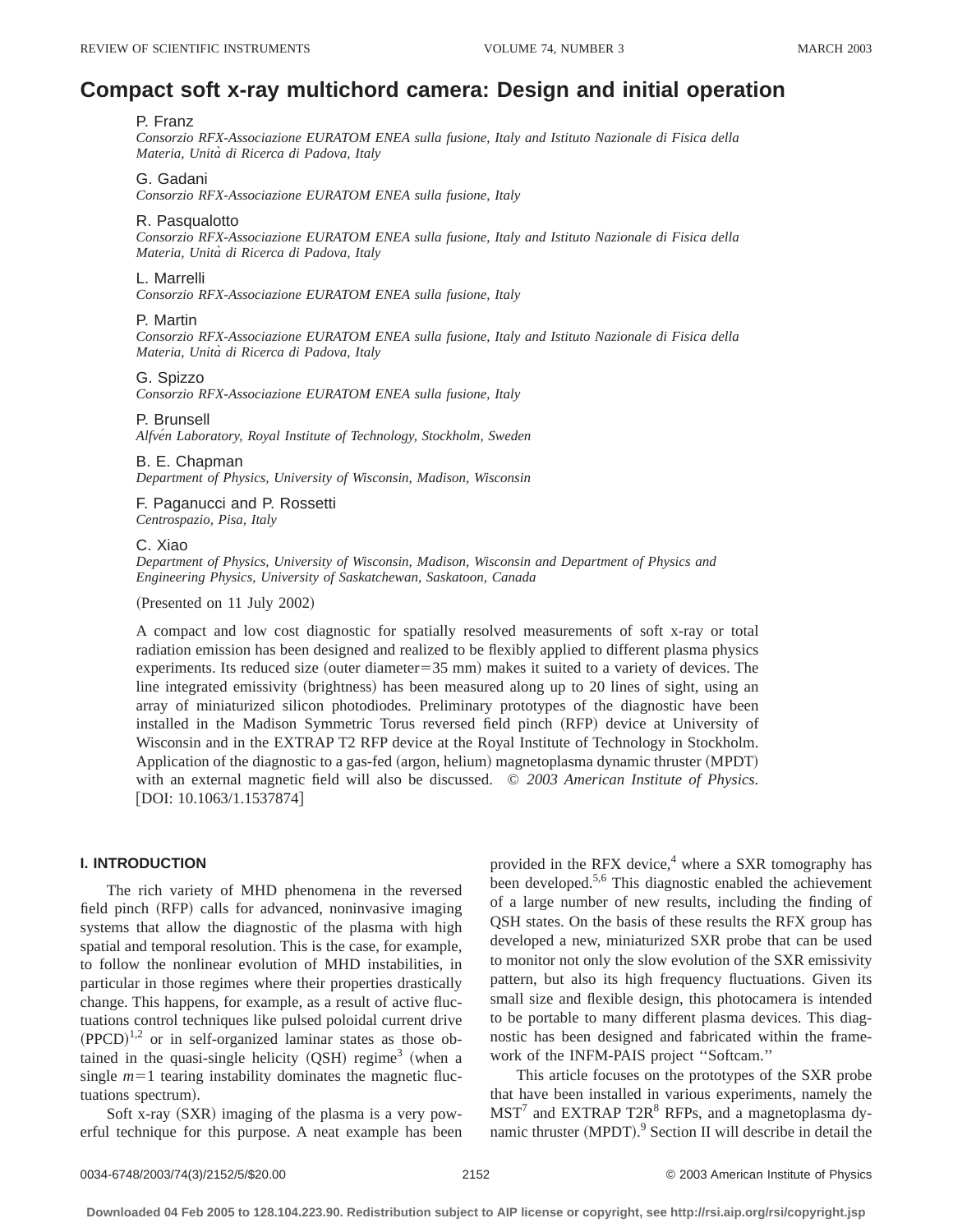

FIG. 1. Images of the SXR photocamera: (a) closed and (b) open.

diagnostic. A short survey of the results obtained in extensive experimental campaigns in the three devices will be reported in Sec. III. Future installation of this diagnostic and new application of the probe will be the subject of the last section.

# **II. DESCRIPTION OF THE DIAGNOSTIC**

The diagnostic can be conceptually subdivided in two units, the detection subsystem and the insertion/support subsystem.

The *detection* subsystem consists of a SXR photocamera, equipped with a total of 20 SXR detectors. The photocamera [see Fig.  $1(a)$ ] is an aluminum cylinder  $(1)$ , diameter=35 mm, closed by an aluminum cover  $(2)$  with the pinhole  $(3)$  is its front side. The array of detectors  $(4)$  [see Fig.  $1(b)$  is positioned 1 cm away from the pinhole; the front cover also contains a beryllium filter  $(5)$ . By removing the aluminum top, the pinhole, the Be foil or the array of detectors can be easily changed, without touching the cables or any other part of the probe head. The probe is then attached to one end of a tube (which contains all the cables), and to the insertion/support subsystem, through an adapter.

A rectangular pinhole open  $(1\times4$  mm) in the front cover defines the geometry of the lines of sight and allows radiation to impinge on the detectors. A scheme of the lines of sight is shown in Fig.  $2$  (in this case for the SXR probe installed in the MST device). The angular aperture of the set of chords is defined by the distance between the array of detectors and the pinhole. When this distance is 1 cm, as in Fig. 2, the impact parameters of the lines of sight (the perpendicular distances from the lines to the origin) lay between



FIG. 2. Scheme of the lines of sight. The corresponding diode number is shown next to each chord.

 $-35$  and 35 cm (which is the order of magnitude of the dimensions of the plasma devices where the SXR probes has been installed).

The SXR radiation has been measured by a set of silicon photodiodes: a linear array of detectors mounted on a Teflon socket has been used for compactness. After a careful searching of various types of detectors, the best choice has been the AXUV-20EL 20 diodes array manufactured by  $IRD<sup>10</sup>$  The diodes, in a common anode configuration, are  $0.75\times4$  mm (roughly the same dimension of the pinhole), with an active thickness of 35  $\mu$ m; they are used without bias voltage, and guarantees absorption of photons up to  $6-7$  keV, with a dark current well below 0.1 nA. The photodiodes have flat response over a wide range from visible to x ray, and are therefore very suitable for absolute total radiation measurements (bolometry); see an application in Ref. 11. A special version of the array chip has been ordered with smoothed corners for compatibility with the photocamera dimensions.

A beryllium absorber, also positioned on the aluminum cover, between the pinhole and the diodes, is used to select only the SXR energy range  $(10 \text{ eV}-10 \text{ keV})$ . The first version of the SXR photocamera (showed in Fig. 1) was equipped with a flat Be filter: in this case all of the lines of sight intersected the filter foil with different angles (up to  $40^\circ$ ). As a consequence, each diode "saw" the plasma through a different thickness of Be. Since this revealed a problem when performing a tomographic reconstruction (a necessary condition is that all of the detectors see the radiation emitted by the plasma in the same energy range, see Ref. 6), a new version of the photocamera with a curved Be foil has been developed. The absorber has been included in a curved frame, so that all of the lines of sight are perpendicular to its surface.

The *support*/*insertion* subsystem is used to position the SXR photocamera in its measuring location (which is usually a few centimeters from the plasma). Two version of this subsystem have been produced: one (manipulator) which allows for the movement of the photocamera, and the decoupling from the vacuum of the device through a gate valve, and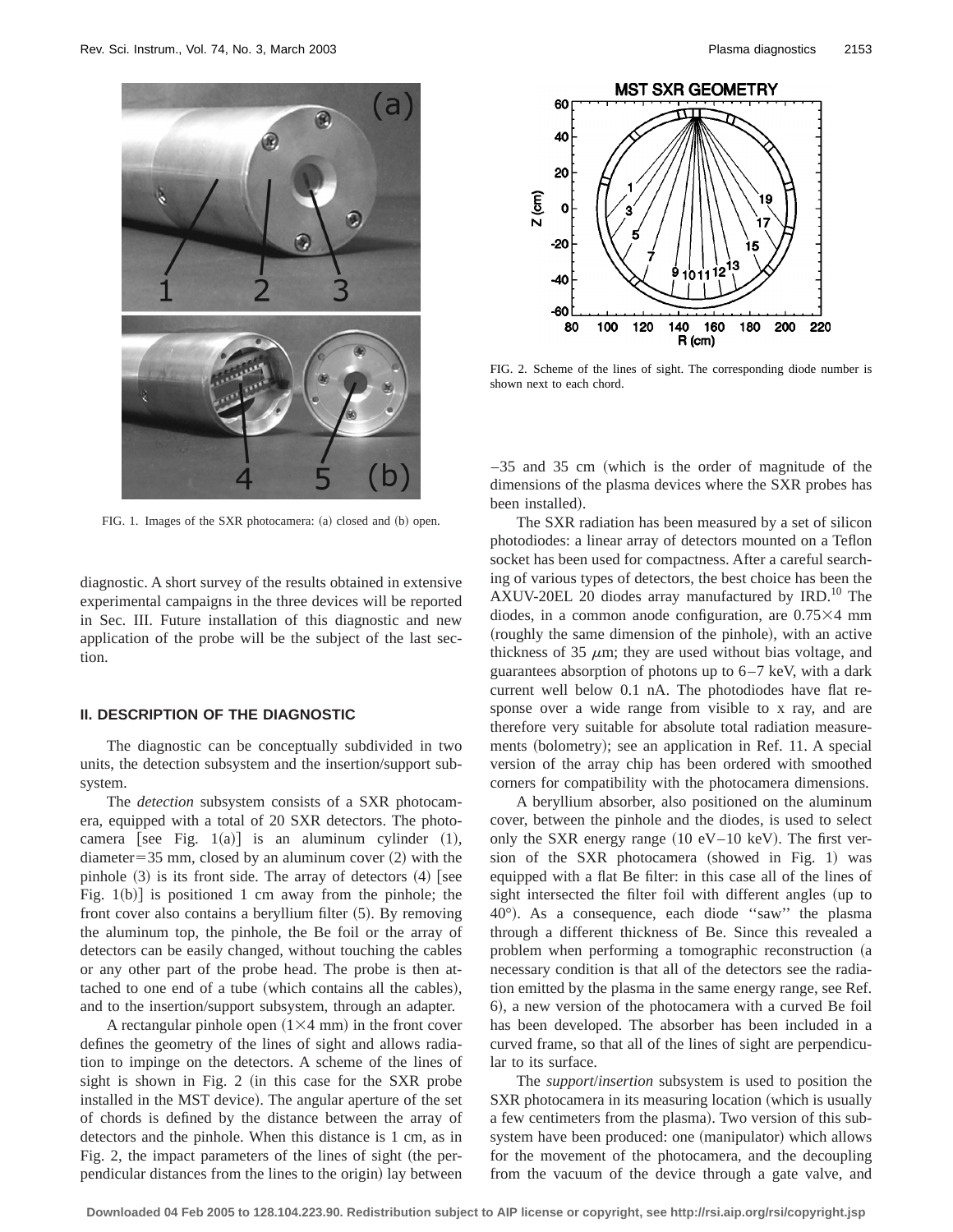

FIG. 3. Image of the fixed version of the SXR probe.

another, more compact, which place the SXR probe in a fixed position, without any valve.

The layout of the first version of this system was adapted from a MST type of manipulator, used for positioning magnetic probes, and has been chosen to allow for all kind of mechanical and electronic tests (use of different pinhole or thickness of Be, switching of cables, etc.) without breaking the machine vacuum. The insertable system enables to insert, extract or move the diagnostic, and to rotate it around its axis (to change the orientation of the lines of sight).

The fixed version of the support subsystem, shown in Fig. 3, inserts the photocamera  $(1)$  in a permanent position, directly connect to the vacuum of the machine; all the signals are extracted in the flange  $(2)$  through a 25 pin connector. This version of the diagnostic has been designed and produced after the first results of the SXR insertable probe, when a more clear range of parameters, such as dimensions of pinhole, thickness of Be filter, was available.

The currents produced by the detectors, which are proportional to the absorbed SXR power and normally of the order of tens to hundreds of nA, are processed through current to voltage amplifiers, with transimpedances ranging from  $10^4$  to  $10^8$  V/A. Both commercial (Femto DPLCA-200<sup>12</sup>) and custom developed (Elad<sup>13</sup>) amplifiers have been used, with bandwidth varying between 10 and 500  $kHz$  (which allows for fluctuation studies if the signals are high enough to require less gain). The signals have been then digitized with a sampling rate of 1 MS/s in CAMAC-type digitizers.

# **III. EXPERIMENTAL RESULTS**

The MST RFP represents a flexible and easy-to-use experimental RFP facility. A SXR photocamera has been installed in one 1.5 in. portholes of the MST vacuum vessel, positioned at 90 $^{\circ}$  poloidal; a Be filter 16  $\mu$ m thick has been used. The manipulator described in Sec. II supported the probe. With the above-described geometrical layout (see Fig. 2), two consecutive viewing cones (the volume defined by one diode and the pinhole, and whose axis is considered as the line of sight) overlapped up to the 50%. This could be a problem for a tomographic reconstruction, and the idea was to consider only every second detector. The number of chords was then reduced to 12 (actually four diodes, looking at the plasma core, have overlapped cones of sight, but this



FIG. 4. (a) Contour plot showing the evolution of the SXR brightness (line integrated emissivity), as a function of time and of the impact parameter  $p$ , for a MST discharge.  $(b)$ – $(d)$  Expanded insets showing the time signals for three diodes, marked as vertical lines in (a).

was done to increase the spatial resolution in the center). The poloidal coverage of the fan of chords is about 70% of the MST cross section: this and the time resolution are sufficient to detect localized, rotating structures in the plasma core of MST, corresponding to quasisingle helicity states.

An  $m=1$  structure has been detected on the SXR signals during enhanced confinement (PPCD) experiments, in particular when the magnetic fluctuations spectrum is dominated by a single  $m=1$ ,  $n=6$  mode. Figure 4(a) displays a contour plot of the line integrated (brightness) SXR profile, where the horizontal axis is the impact parameter of each line of sight and the vertical axis is the time. The SXR brightness of the chords looking at the periphery of the plasma core is dominated by a 20 kHz oscillation, which is in counterphase in the inner and outer section of the plasma. Figures  $4(b)$  and  $4(d)$  show the time evolution of this oscillation for two of these chords, corresponding to the two dashed lines in Fig.  $4(a)$ . It is interesting to note that this oscillation frequency corresponds to the rotation frequency of the dominant  $m=1$ ,  $n=6$  magnetic mode, measured by a set of pickup magnetic probes. Figure  $4(c)$  shows the oscillating behavior in the central chord, which corresponds to the solid line in Fig.  $4(a)$ : in this case the frequency is around 40 kHz, about twice as the frequency seen in the adjacent chords. These evidences can be explained with the presence of a rotating, localized structure in the SXR emissivity caused by a QSH state. Considering the outer chords, frames  $(b)$  and  $(d)$ , the impact parameter is greater than the radial position of the  $m=1$  structure, and this island intercepts these lines of sight only once in a rotation period, therefore the fluctuation seen in the SXR signal is approximately equal to the rotation frequency of the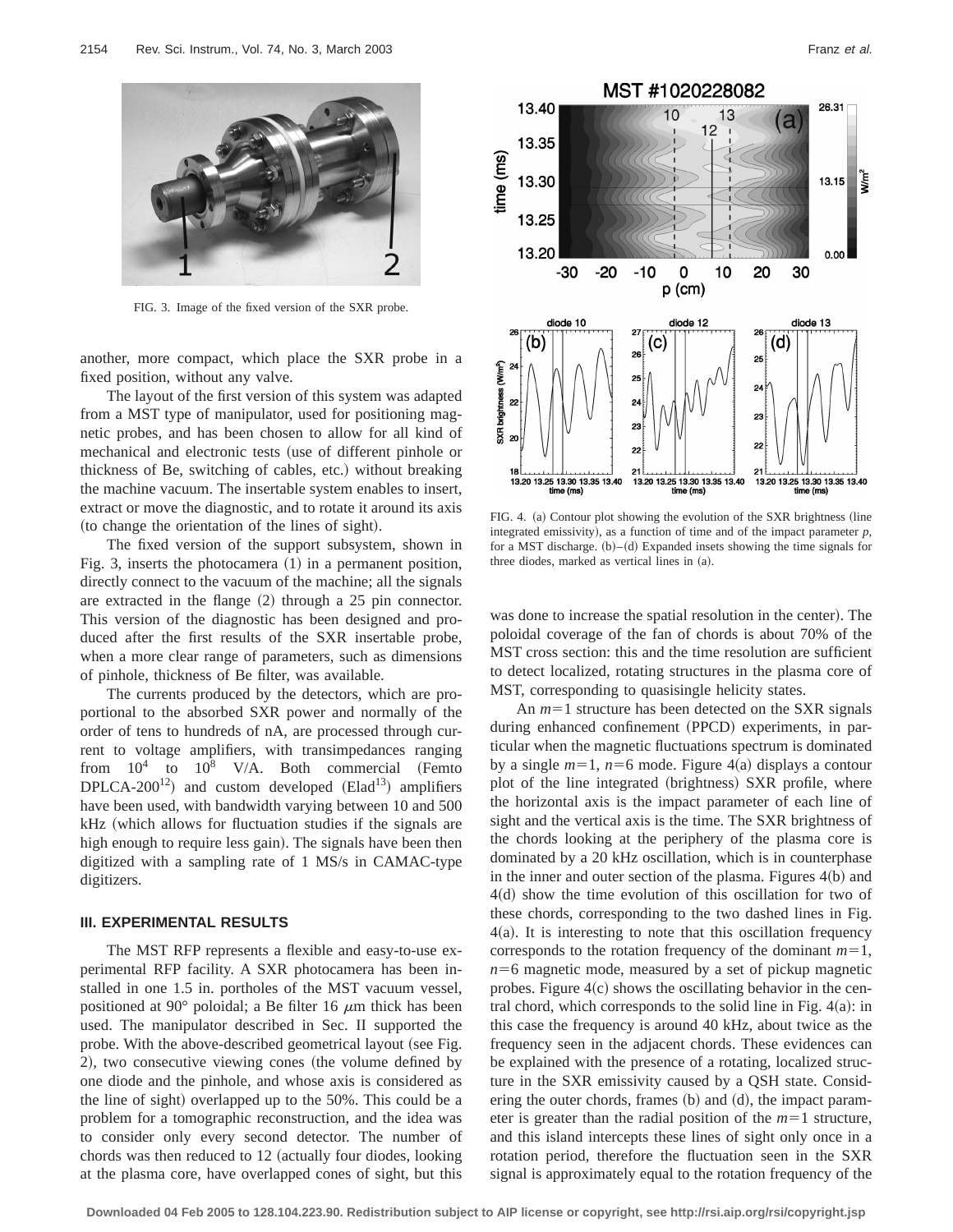



FIG. 5. (a) Signals from the six-diode SXR camera, for a fixed time instant, as a function of the impact parameter  $p$ , in a non-PPCD (No. 11794) and PPCD (No. 11800) T2R discharge. (b) The same SXR profile, but normalized to the maximum value; the SXR profile for the PPCD is the dashed line.

 $(1,6)$  mode. In the case of a central chord, frame  $(c)$ , the same structure intercepts the chord twice, and this explains the double frequency. See also Ref. 14 for a brief summary of the results obtained with this SXR probe.

Another SXR photocamera, fixed version, has been installed in the 165° poloidal porthole, in the same toroidal location of the previous probe; the thickness of the Be filter is the same of the SXR insertable probe  $(16 \mu m)$ . Preliminary measurements have proved that the new probe is working reliably.

A SXR diagnostic, of the type of Fig. 3, has been recently installed and put into operation in the EXTRAP T2R reversed field pinch, in one of the equatorial porthole. The photocamera has a curved Be foil, 9  $\mu$ m of thickness (the filter has been chosen thinner because of the lower level of the SXR signals, due to the lower plasma current of this device). The amplifiers have been installed near the machine, and the output signals have been transmitted to the digitizers, located in a different room, along 40 m long fiber optics. For these initial experiments six chordal measurements were available for each shot, which should allow for a reconstruction of the brightness profile in the plasma core. Various plasma conditions have been investigated, with plasma current ranging from about 80 to 100 kA. Useful information on the plasma core has been obtained in PPCD discharges: a significant increase of the measured SXR brightness during the application of the PPCD is observed and this corresponds to an increase of the SXR emission in the whole plasma core. A comparison of the SXR profiles in a non-PPCD and PPCD cases is shown in Fig.  $5(a)$ . Normalizing these values to the maximum, the shapes of the SXR profiles seems also to change  $[Fig. 5(b)].$ 

A third prototype of the SXR probe has been used to analyze the plasma produced by the gas-fed (argon, helium) magnetoplasma dynamic thruster (MPDT) of Centrospazio,

FIG. 6. Example of measurements performed on the MPDT of Centrospazio, (a) arc current and (b) line integrated radiation along a chord viewing the core of the plasma.

Pisa, Italy. The photocamera has been used without Be filter (the temperature of the plasma, in this device, is of the order of few eV, thus no SXR are detectable) and has been installed inside the vacuum chamber to view the plasma exiting the thruster from above. A simple aluminum bar supported the probe; the cables have been extracted through a vacuum feedthrough and the signals (only six diodes have been measured) have been amplified and then sent to a digital scope. Due to the high level of the radiation (up to the ultraviolet range) emitted by the plasma, lower gains of the amplifiers have been used, thus increasing the time resolution (300 kHz and more) of the measurements and allowing to follow the very rapid events of this type of plasma. The thruster has been operated in different conditions, namely low and high discharge (arc) current (between 2 and 10 kA), with and without the application of an external magnetic field up to 100 mT. An example of measurements is shown in Fig. 6. The analysis of these preliminary data is under investigation.

## **IV. FUTURE DEVELOPMENTS**

The positive results obtained with this relatively simple and cost effective instrument have encouraged an investigation of possible upgrades and of new kinds of applications. The SXR probes can be used, in fact, in a variety of modes and could lead to the realization of a flexible and multipurpose facility for the measurement of plasma radiation.

The first upgrade could include the installation of new SXR probes in the abovementioned devices, maintaining the present design of the probe: two or more SXR photocameras, viewing the plasma through different directions, allow for SXR tomographic reconstruction. An option like this allows not only to study with great detail large  $m=1$  coherent structures but also individual islands and their nonlinear interac